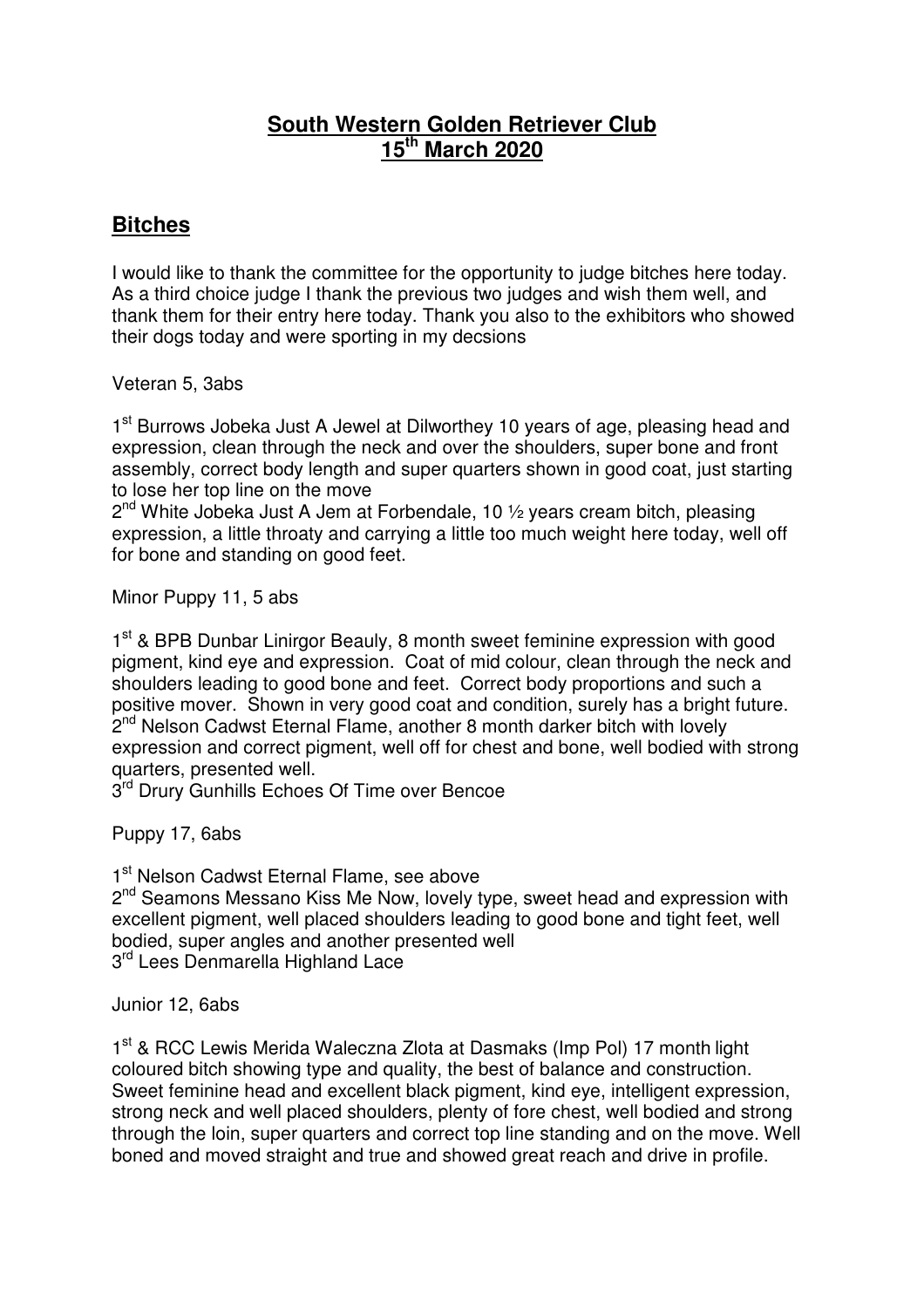2<sup>nd</sup> Birkin-Green Sansue Lovestruck JW, lovely type not the expression of the winner for me, smaller eye and not the substance I was looking for here today, super body and quarters, needs to be stretched out more when standing, moved ok 3<sup>rd</sup> Woods Amirene Devine

Yearling 13, 4abs

1<sup>st</sup> CC & Res BIS Zubair Thornywait Cassiopeia JW dark coloured bitch that appealed for her beautiful head type and overall balance, such a pleasing feminine expression and correct pigment. Well angulated shoulders, the best of bone and feet. Pleased for body proportions, good length of body, correct top line and tail set, super quarters and well developed second thigh which she used to advantage on the move. Moved very soundly in all directions and shown in good condition with excellent coat. I wish her well in her quest for her title.

2<sup>nd</sup> McDonald Lamancha New Adventure JW, pleasing type of cream, lovely bone and feet, preferred the pigment of the winner, super chest and top line, needs to tighten in front movement

3<sup>rd</sup> HazeltonCailoch Sitka

Maiden 10

1<sup>st</sup> Dunbar Linirgor Beauly, see above 2<sup>nd</sup> Nelson Cadwst Eternal Flame, see above 3<sup>rd</sup> Seamons Messano Kiss Me Now

Novice 9, 4abs

1<sup>st</sup> Dunbar Linirgor Beauly, see above 2<sup>nd</sup> Seamons Messano Kiss Me Now, see above 3<sup>rd</sup> Easton & Turner Amilone Spirit Of The Stone

Undergraduate 13, 5abs

1<sup>st</sup> Seamons Messano Kiss Me Now, see above

2<sup>nd</sup> Cook Calarose Precious Gem, pleasing colour, enough bone, needs to settle on the move, deep through the chest, well bodied and strong loin, lovely quarters and presented well. Level top line on the move but relaxes it when stood. 3<sup>rd</sup> Easton & Turner Amilone Spirit Of The Stone

Graduate 5, 3abs

1<sup>st</sup> Clunie Warrentor Caipirinha, dark colour with super pigment, pleasing expression if being critical a little too much substance and her feet were a little on the large size for me. , saying that she had good reach of neck leading to well placed shoulders, well bodied and super top line, good quarters, presented and moved well. 2<sup>nd</sup> Wheeldon Thornywait Viva La Vida for Catnnels, lighter coloured bitch, and her muzzle was a little too long in my opinion which detracted from her expression, good shoulder placement and well bodied, presented well and handled sympathetically would have liked a little more substance and more of a positive stride.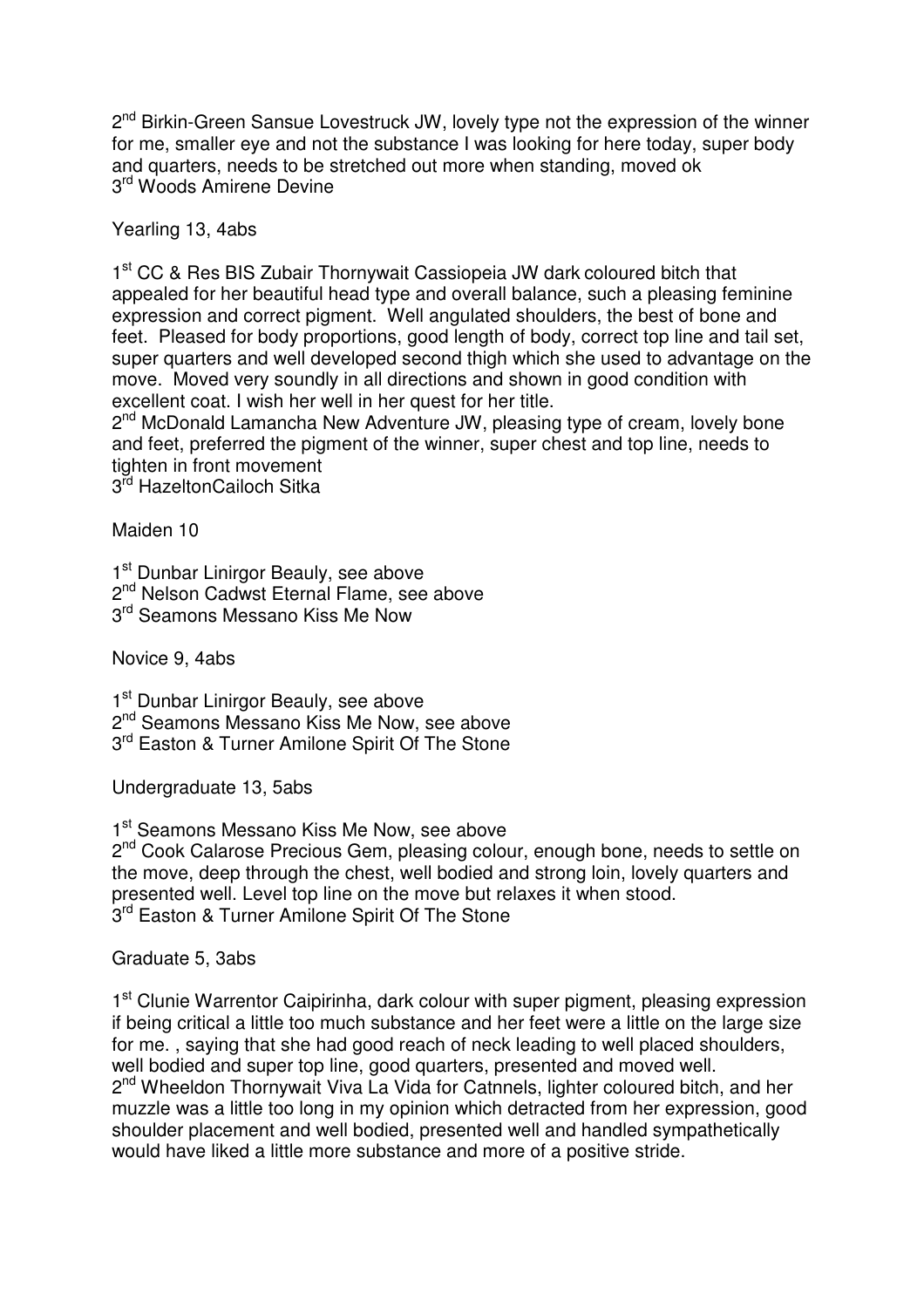Post Graduate 9, 5abs

1<sup>st</sup> Ives Trewater Busy Lizzie, lovely type of cream, pleasing expression but lacking in pigment here today, super bone and feet, she is a balanced bitch of good breed type, super through the chest and ribs, correct length of loin, strong quarters, moved very well, shown and presented correctly.

2<sup>nd</sup> Duke Quakerhall Royal Bounty at Cadellard, similar attributes as winner, correct size, bone and coat, moved very well in front, not the rear movement as the winner, super angles and presented well

3<sup>rd</sup> Nelson Willowlawn Devon Belle at Cadwst

Mid Limit 10, 7abs

1<sup>st</sup> Crookes & Jenkinson Quakerhall Pandors's Bounty JW, bitch of medium colour, sweet head and expression, needs to tighten in front, well off for bone, neat feet. Deep through the chest and loin, level top line not the balance I was looking for today, presented well and had super angles

2<sup>nd</sup> Clunie Warrentor Maplemoon, dark cloured bitc a little too short in muzzle for me, good bone, clean neck leading to well placed shoulders, super chest and ribs, correct top line and moved well

3<sup>rd</sup> Wheeldon & Hurry CatnnelsCreme De La Crème JW

Limit 13, 5abs

1<sup>st</sup> Campion Fenpinque Glitterglow, light cream bitch would have preferred a more feminine expression and smaller eye, correct pigmentation, well off for bone and substance, correct body proportions leading to strong quarters, good coat and presentation moved best in class

.<br><sup>2nd</sup> Jackson-Haines Leighsham Bombay Sapphire, darker bitch but not the most energetic here today, pleasing expression, clean shoulders, correct fore chest and body, correct balance and moved ok, coat and presentation good 3<sup>rd</sup> Stonebridge Toseland Iced Gem

Open 10, 5abs

1<sup>st</sup> Dunbar Sh Ch Linirgor Violets Are Blue JW darker bitch with super head and expression with correct dark pigment. Good fore chest, excellent front angulation and length of upper arm, pleases for length of body, super quarters, pleased for tail set and carriage, very positive in movement, presented in good coat.

2<sup>nd</sup> Rodgers Rojillair Evening Magic of Odarla, lovely for type and balance, head not completely my type, super shoulder placement and bone, correct through the rib and loin, she moved really well and was presented well.

3<sup>rd</sup> Towers Sh Ch Alibren Tiggy Wiggy JW

Special Working 2

1<sup>st</sup> Wheeldon Ch Thornywaite Fame N'Fortune for Catnnels, pleasing type of cream bitch, feminine expression, correct shoulder placement and well boned, super quarters, correct top line and tail set, well muscled and moved very well